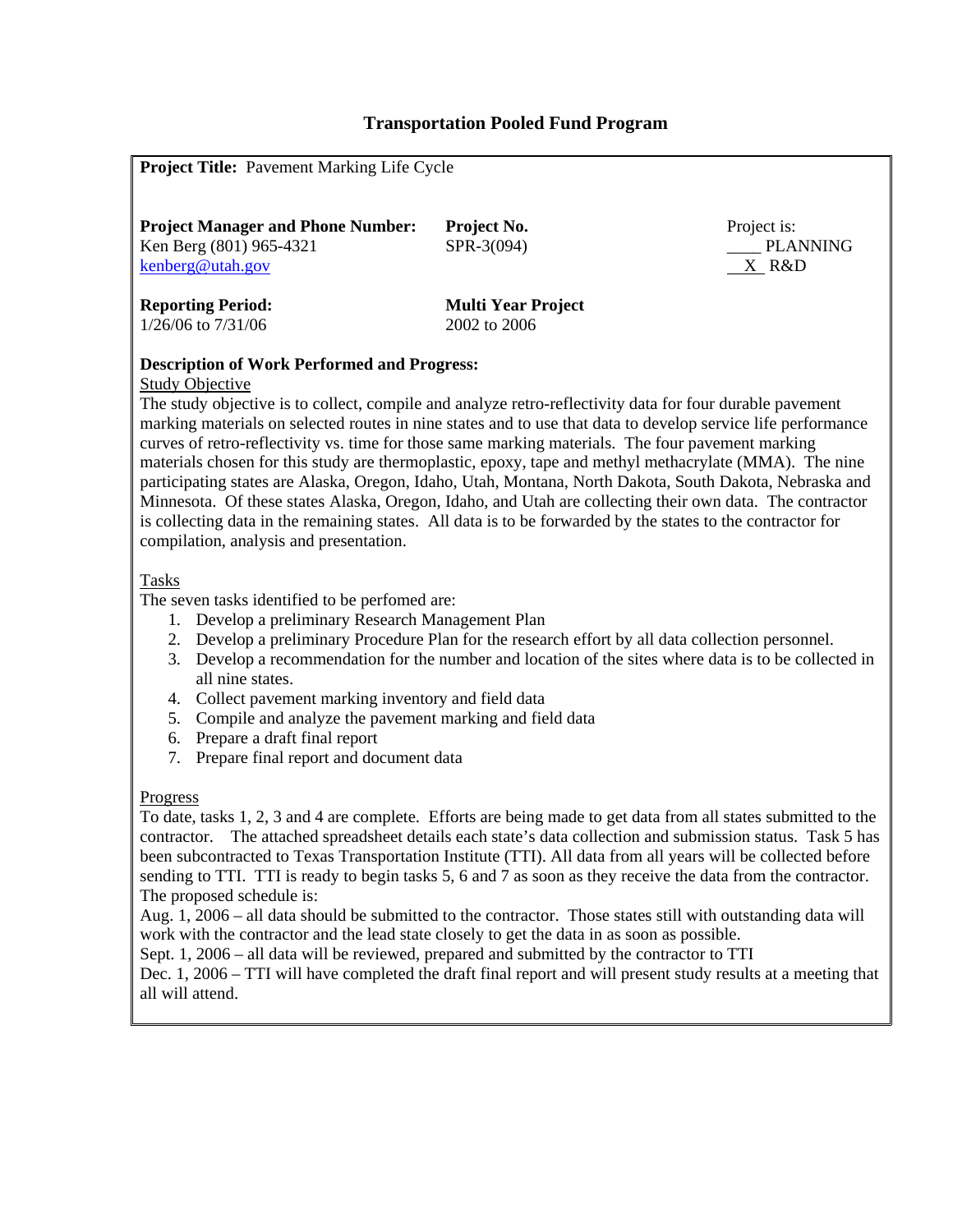## **STATUS AND COMPLETION DATE**

Percentage of work complete to date for total project:

Tasks 1-3 comprise 17% of the total contract amount and have been paid to the contractor. Task 4 is completed and has been invoiced for. Because of personnel and organizational changes at TTI the contractor has requested a contract time extension from 6/30/2006 to 3/31/2007 to allow for revisions to the draft final report and project close-out.